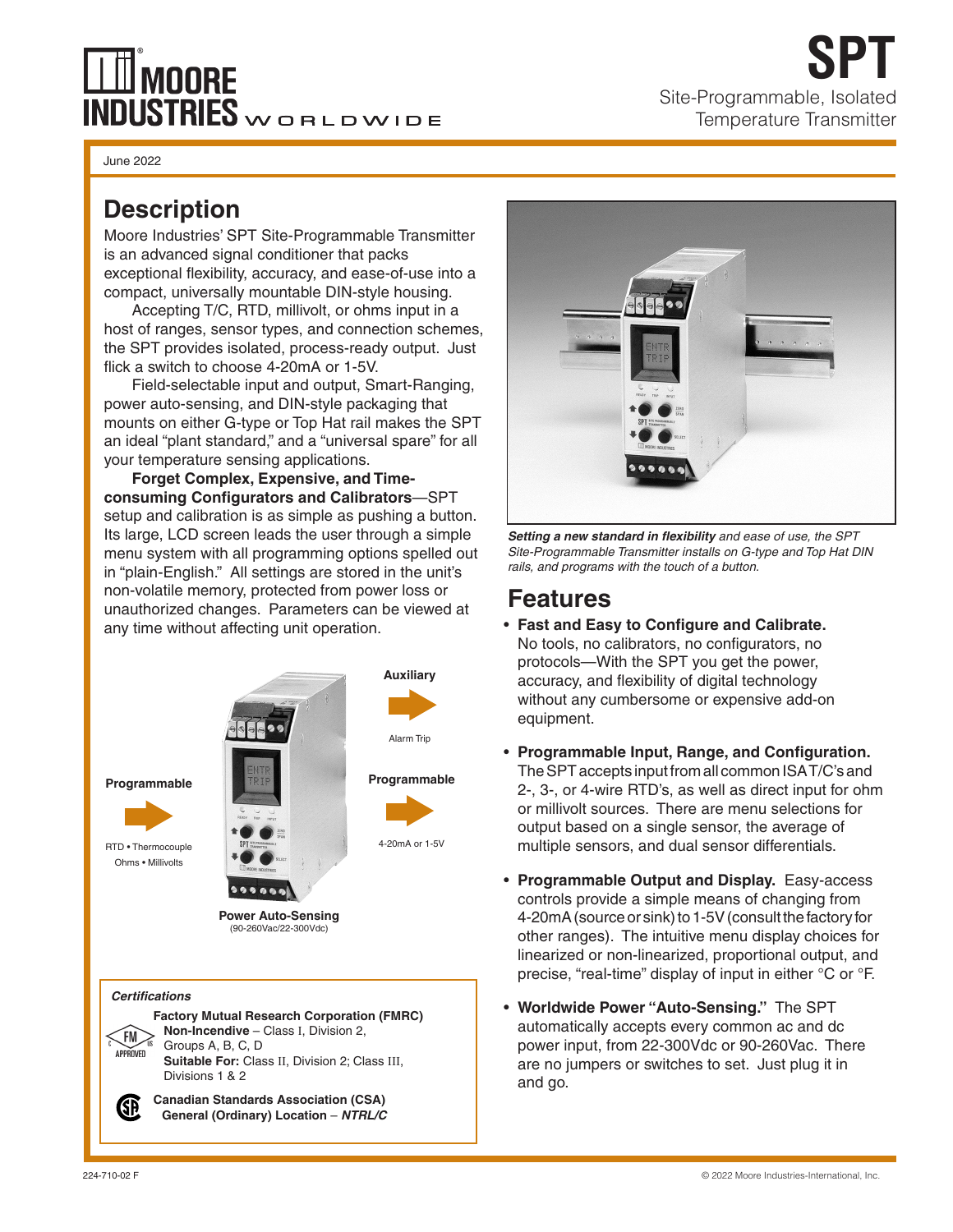### **Specifications**

|  | Performance Maximum Unit Error:<br>Output Accuracy + Cold<br>Junction Reference Accuracy<br>+ Input Accuracy                                                                                           | <b>Performance</b><br>(continued) | <b>Output Limiting Capability:</b><br>117% of span, max.; 115%,<br>typical                                                                                                                             | <b>Ambient</b><br><b>Conditions</b><br>Ratings<br>(continued) | <b>Operating Temperature</b><br>Range: $-25^{\circ}$ C to $+65^{\circ}$ C<br>$(-13^{\circ}F to +149^{\circ}F)$                         |
|--|--------------------------------------------------------------------------------------------------------------------------------------------------------------------------------------------------------|-----------------------------------|--------------------------------------------------------------------------------------------------------------------------------------------------------------------------------------------------------|---------------------------------------------------------------|----------------------------------------------------------------------------------------------------------------------------------------|
|  | (See Table 1, "Accuracy")<br>Output Accuracy: ±0.03%<br>of output span<br><b>Cold Junction Reference</b>                                                                                               |                                   | Load Capability: $1200\Omega$ .<br>max. for current outputs<br>(4-20mA) when configured<br>as internally powered                                                                                       |                                                               | <b>Storage Temperature</b><br>Range: $-40^{\circ}$ C to $+80^{\circ}$ C<br>$(-40^{\circ}F to +176^{\circ}F)$                           |
|  | Accuracy: $\pm 0.25^{\circ}$ C                                                                                                                                                                         |                                   | (source mode); $2000\Omega$ max.<br>for current outputs when                                                                                                                                           |                                                               | Humidity Range: 0-95%,<br>non-condensing                                                                                               |
|  | <b>Stability:</b> $\pm 0.1\%$ of<br>calibrated span, max. over<br>six months                                                                                                                           |                                   | configured as externally<br>powered (sink mode)                                                                                                                                                        | <b>Effect of</b><br>Ambient                                   | <b>On Maximum Unit Error</b><br>(refer to Table 1, "Accuracy"):                                                                        |
|  | <b>Output Response:</b><br>800 milliseconds (msec),                                                                                                                                                    |                                   | Input Impedance: 10Ω, min.<br>(T/C and mV inputs)                                                                                                                                                      | Temperature                                                   | $\pm 0.005\%$ of span per °C,<br>max., ±15ppm of input signal                                                                          |
|  | max., for output to reach full<br>scale in response to a full<br>scale input step change<br><b>Alarm Response:</b>                                                                                     |                                   | <b>Load Effect:</b> $\pm 0.01\%$ of<br>span from 0 to max. load<br>resistance on current output                                                                                                        |                                                               | <b>On Reference Junction</b><br>Compensation: ±0.5% per<br>50°C change in ambient<br>temperature                                       |
|  | 700 msec, max., from input<br>change to alarm output for<br>step change on input with<br>trip point at midpoint of step                                                                                |                                   | <b>Line Voltage Effect:</b><br>$\pm 0.001\%$ of span for a 1V<br>change in line voltage<br>(ac or dc)                                                                                                  | <b>Adjustments</b>                                            | Four, front panel push buttons<br>control settings for Zero,<br>Span, Alarm Trip Point, etc.<br>Easy-access, internal settings         |
|  | Ripple: 15mV*, peak-<br>to-peak max., for voltage<br>output; 10mV*, peak-to-<br>peak, max., when measured<br>across a 250Ω resistor for<br>current ;                                                   |                                   | <b>Isolation: 1000Vrms</b><br>between case, input, output,<br>and power terminals<br>NOTE: High voltage effect of ±0.001%<br>of span/V possible with prolonged<br>exposure to ac voltages above 200Vac |                                                               | select current or voltage<br>output and high/low alarm<br>function; Internal jumper<br>and menu password protect<br>parameter settings |
|  | * Spec'd at frequencies up to 120Hz<br><b>Sensor Excitation Current:</b>                                                                                                                               |                                   | <b>Input Over-Voltage</b><br>Protection: ±5.0Vdc                                                                                                                                                       |                                                               | Display: 2X4 character,<br>backlit, alphanumeric LCD<br><b>LEDs:</b> Dual-color TRIP light                                             |
|  | .25mA, nominal<br><b>Burnout Protection: User-</b><br>programmable. Front panel<br>push buttons select upscale<br>or downscale drive<br><b>Output Protection:</b><br>Transient protection on<br>output | <b>Conditions</b><br>Ratings      | <b>Ambient RFI/EMI Protection:</b><br>$30V/M - ABC \leq 0.5\%$ error<br>in reading, when tested<br>according to SAMA Standard                                                                          |                                                               | shows green for non-alarm,<br>red for alarm (dual color);<br>Dual-color INPUT light<br>shows green for input within                    |
|  |                                                                                                                                                                                                        |                                   | PMC 33.1                                                                                                                                                                                               |                                                               | rated range, red for sensor/<br>wire failure or overrange;<br>READY light indicates normal                                             |
|  |                                                                                                                                                                                                        |                                   | Noise Rejection: Common<br>Mode, 120dB@60Hz;<br>Normal Mode, 30dB@60Hz                                                                                                                                 |                                                               | operation, extinguishes in the<br>event of any internal failure                                                                        |
|  |                                                                                                                                                                                                        |                                   |                                                                                                                                                                                                        | Weight                                                        | 383 g (13.5 oz)                                                                                                                        |

### *Intelligent* **Site-Programmability — Exceptional Ease of Use**

No hand-held configurator or sophisticated bench calibration equipment is needed to get the SPT up and running. Install "generic" SPT's in all types of temperature sensor applications in the plant. The "plain-English" menu system takes the user through setup parameters quickly, making on-site programming practical and cost-effective.

**Setup Security.** All configuration data is stored safely in non-volatile memory. Easy-access controls and a security password protects setup from inadvertent or unauthorized changes.

#### **Programmable features include:**

- **• Input.** RTD type and number of wires, ISA T/C type, direct mV, or ohms.
- **• Output.** Current or voltage (Set with easy-access internal controls).
- **Reference Junction Compensation.**
- **Differential or Averaging of inputs.**
- **Alarms.** Trip point, deadband, delay, high/low. (-C option required for contact closure output.)
- **Zero and Full Scale.** Smart-Ranging, or bench check with field inputs.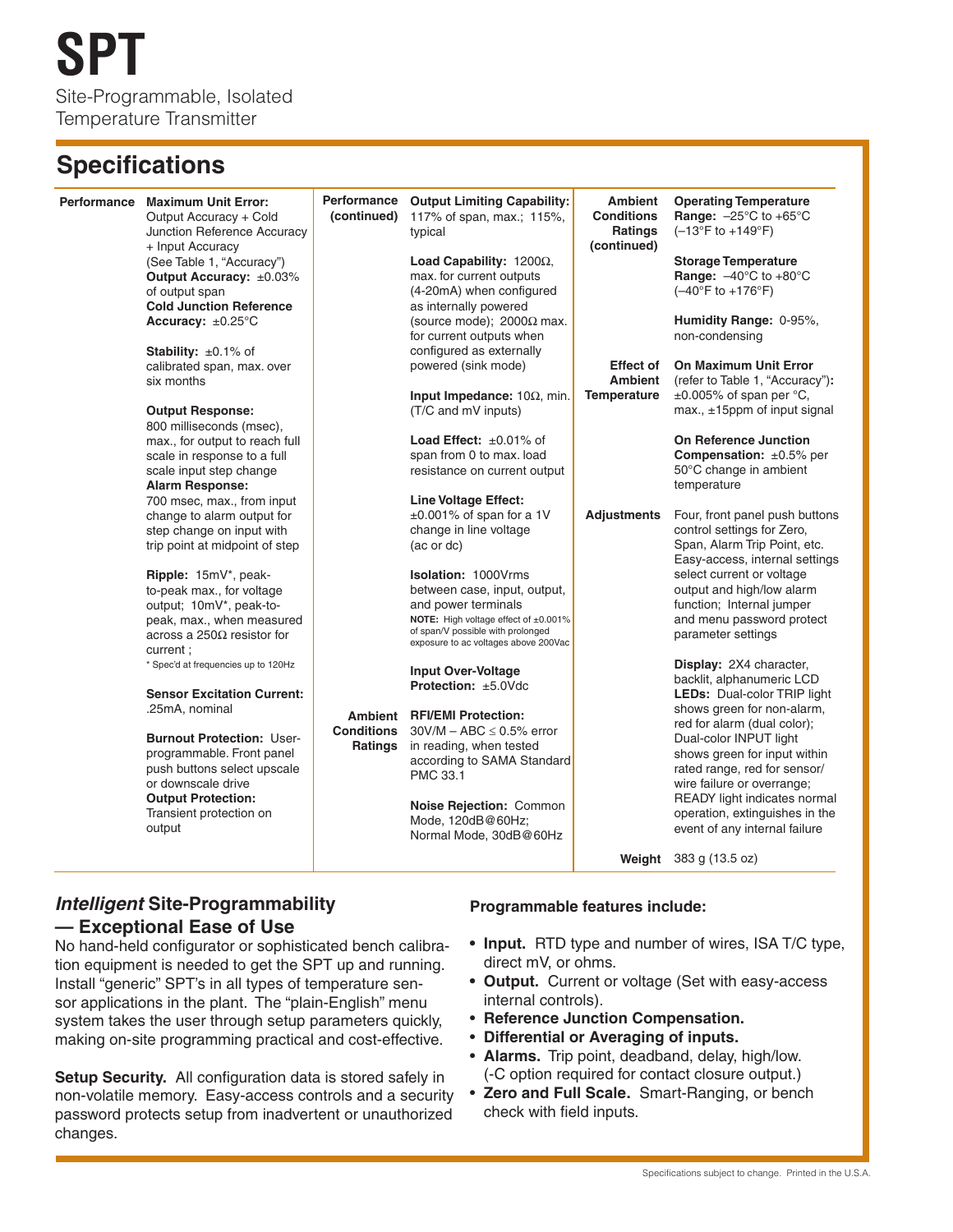### **Ordering Information**

| <b>Unit</b> | <b>Input</b>                                                                                                                                                                                                                                                                                                                                                                                                                                                                                                                                                                                                                                                                                               | <b>Output</b>                                                                                                                                                                                                                                        | <b>Power</b>                                                                                                                                                    | <b>Option</b>                                                                                                                                                                                                                                                                                                                                                                                                     | <b>Housing</b>                                                                                                                          |
|-------------|------------------------------------------------------------------------------------------------------------------------------------------------------------------------------------------------------------------------------------------------------------------------------------------------------------------------------------------------------------------------------------------------------------------------------------------------------------------------------------------------------------------------------------------------------------------------------------------------------------------------------------------------------------------------------------------------------------|------------------------------------------------------------------------------------------------------------------------------------------------------------------------------------------------------------------------------------------------------|-----------------------------------------------------------------------------------------------------------------------------------------------------------------|-------------------------------------------------------------------------------------------------------------------------------------------------------------------------------------------------------------------------------------------------------------------------------------------------------------------------------------------------------------------------------------------------------------------|-----------------------------------------------------------------------------------------------------------------------------------------|
| <b>SPT</b>  | <b>TPRG</b> Programmable (Temperature).<br>User-set, via integral LCD and menus,<br>for input from RTD, T/C, mV or direct $\Omega$<br>RTD Range: 100 to 1000 $\Omega$ ,<br>$-200$ to $+850^{\circ}$ C ( $-328$ to 1562 $^{\circ}$ F)<br>T/C Range: - 270 to +1836°C<br>(-454 to +3308°F)<br>Millivolts Range: -10 to 120mV<br>Ohms Range: 0 to $4000\Omega$<br>Menus provide the following<br>selections*: Pt RTD, with $\alpha$ 3916, 3928,<br>3926, 3923, 3911, 3902, 3850, or 3750<br>Ni with $\alpha$ 672; Cu with $\alpha$ 427;<br>2-, 3-, or 4-wire inputs, multiple sensor<br>averaging and dual sensor differential<br>* Factory Calibration Available<br>ISA T/C Types J, K, E, T, R, S, N, and B | PRG Programmable.<br>User-set via easy-<br>access internal<br>controls for either<br>4-20mA or 1.5V.<br>internally or externally 22-300Vdc or<br>powered (source/sink) 90-260Vac<br>(Other ranges<br>available, Consult<br>factory for availability) | <b>U</b> Universal Power.<br>Power Auto-sensing<br>automatically<br>switches for safe<br>power input from<br>Power consumption:<br>2-3W, nominal<br><b>24DC</b> | -C Contact Closure<br>Relay output SPDT,<br>form C, rated 5A @<br>250Vac or 24Vdc, or<br>0.5A @ 125Vdc, non-<br>inductive. Failsafe/<br>non-failsafe is field<br>selectable through a<br>switch.<br>-SP2 Special high<br>excitation current for<br>noisy 10 ohm copper<br>RTDs for stator<br>temperature.<br>(700msec max. response)<br>time for step change on input<br>with trip point at midpoint<br>of step). | <b>DIN</b><br>Universal DIN-style<br>housing mounts on<br>both 32 mm,<br>G-type<br>(EN50035)<br>and 35 mm,<br>Top Hat (EN50022)<br>rail |

**To order, choose:** Unit / Input / Output / Power / Option [Housing] from bold face type above **Model Number Example:** SPT / TPRG / PRG / U / -C [DIN]



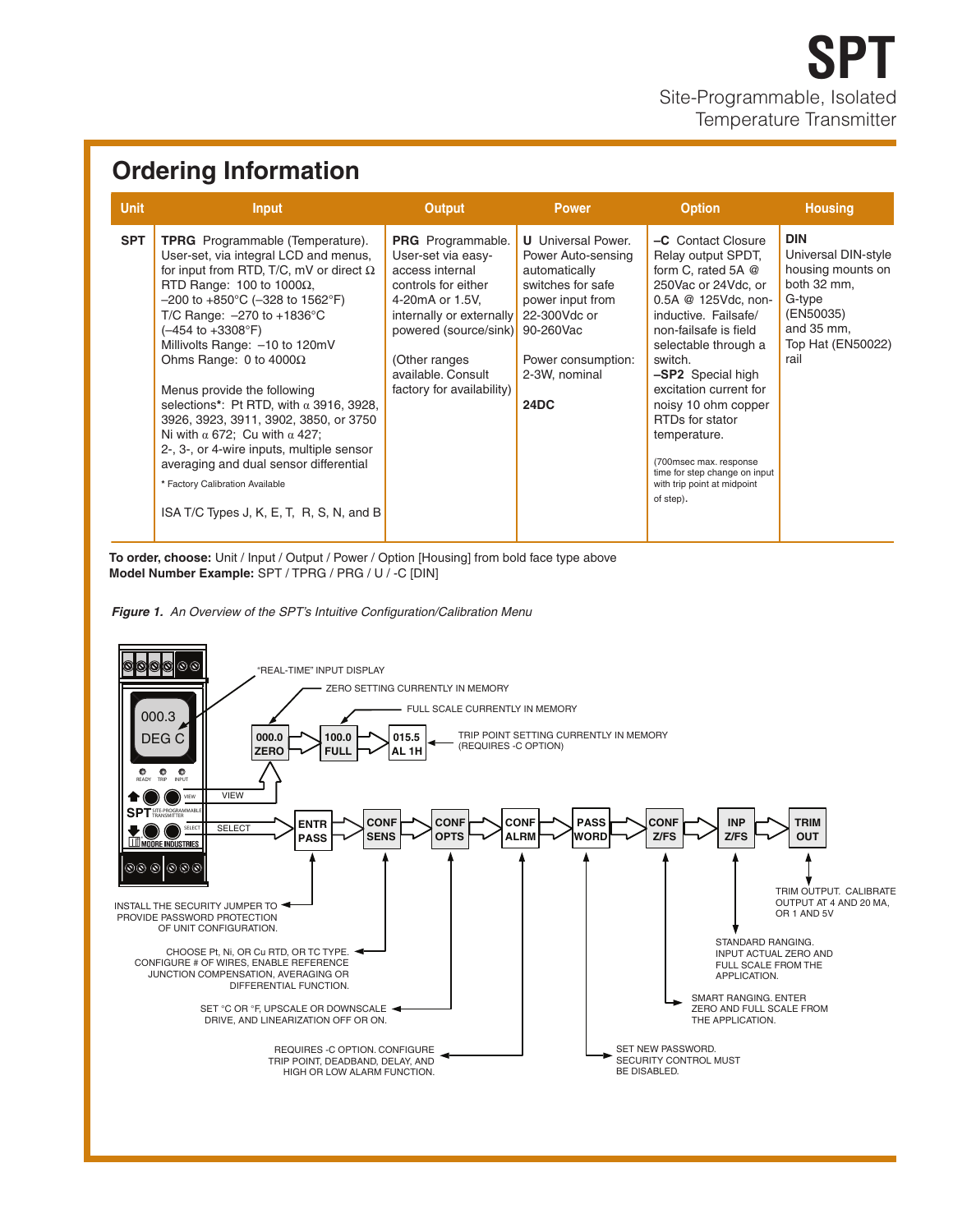#### *Table 1. SPT Input Codes and Accuracy Ratings*

| <b>RTD*</b> | $\mathbf{u}^{\star\star}$ | $\Omega$                            | Range                                                                         |  | <b>Input Accuracy</b>                                                                         |                                                                                             | <b>Minimum Span***</b>                                                                                                            |
|-------------|---------------------------|-------------------------------------|-------------------------------------------------------------------------------|--|-----------------------------------------------------------------------------------------------|---------------------------------------------------------------------------------------------|-----------------------------------------------------------------------------------------------------------------------------------|
| Pt          | 3750                      | 1000                                | $-185^{\circ}$ C to $+540^{\circ}$ C<br>$(-301^{\circ}F to +1004^{\circ}F)$   |  | $\pm 0.1$ °C                                                                                  |                                                                                             |                                                                                                                                   |
|             | 3850                      | 100, 200,<br>300, 400,<br>500, 1000 | $-200^{\circ}$ C to $+850^{\circ}$ C<br>$(-328^{\circ}F to + 1742^{\circ}F)$  |  | 100 $\Omega$ : ±0.2°C:<br>200, 300, & 400 $\Omega$ : ±0.15°C;<br>500 & 1000 $\Omega$ : ±0.1°C |                                                                                             | Single, $100\Omega$ Sensor: $15^{\circ}$ C<br>Averaging 100Ω Sensors: 15°C<br>Differential of $100\Omega$ Sensors: $30^{\circ}$ C |
|             | 3902                      | 100, 200,<br>400, 500,<br>1000      | $-100^{\circ}$ C to $+650^{\circ}$ C<br>$(-148^{\circ}F$ to $+1201^{\circ}F)$ |  | 100 $\Omega$ : ±0.2°C:<br>200 & 400Ω: ±0.15°C:<br>500 & 1000Ω. ±0.1°C                         |                                                                                             | Single, 200 $\Omega$ Sensor: 10°C<br>Averaging 200 $\Omega$ Sensors: 10°C<br>Differential of 200 $\Omega$ Sensors: 20°C           |
|             | 3911                      | 100, 500                            | $-200^{\circ}$ C to $+630^{\circ}$ C<br>(-328°F to +1166°F)                   |  | 100 $\Omega$ : ±0.2°C;<br>500 $\Omega$ : ±0.1°C                                               |                                                                                             | Single, 500 or 1000 $\Omega$ Sensor: 7.5°C<br>Averaging 500 or 1000 $\Omega$ Sensors: 7.5°C                                       |
|             | 3916                      | 100                                 | $-200$ °C to $+510$ °C<br>$(-328^{\circ}F to +950^{\circ}F)$                  |  | ±0.2°C                                                                                        |                                                                                             | Differential of 500 or 1000 $\Omega$ Sensors: 15°C                                                                                |
|             | 3923                      | 98.129                              | $-200^{\circ}$ C to $+600^{\circ}$ C<br>(-328°F to +1112°F)                   |  | $±0.2$ °C                                                                                     |                                                                                             |                                                                                                                                   |
|             | 3926                      | 100, 200,<br>470, 500               | $-200^{\circ}$ C to $+630^{\circ}$ C<br>$(-328^{\circ}F to +1166^{\circ}F)$   |  | 200 to 470 $\Omega$ : ±0.15°C;<br>500 $\Omega$ : ±0.1°C                                       |                                                                                             |                                                                                                                                   |
|             | 3928                      | 100                                 | $-200^{\circ}$ C to $+850^{\circ}$ C<br>(-328°F to +1742°F)                   |  | ±0.2°C                                                                                        |                                                                                             |                                                                                                                                   |
| Ni          | 672                       | 120                                 | $-80^{\circ}$ C to $+320^{\circ}$ C<br>$(-112^{\circ}F$ to $+608^{\circ}F)$   |  | $\pm 0.14$ °C                                                                                 | Single Sensor: 10°C<br>Averaging Sensors: 10°C<br>Differential of Multiple Sensors: 20°C    |                                                                                                                                   |
| Cu          | 427                       | 9.035                               | $-50^{\circ}$ C to $+250^{\circ}$ C<br>$(-58^{\circ}F to +482^{\circ}F)$      |  | $±1.6^{\circ}$ C                                                                              | Single Sensor: 100°C<br>Averaging Sensors: 100°C<br>Differential of Multiple Sensors: 200°C |                                                                                                                                   |
|             | Direct $\Omega^*$         |                                     | Range                                                                         |  | <b>Input Accuracy</b>                                                                         |                                                                                             | <b>Minimum Span***</b>                                                                                                            |
| $\Omega$    |                           | $0-4000\Omega$                      |                                                                               |  | $±0.4\Omega$                                                                                  |                                                                                             | $30\Omega$                                                                                                                        |
| $T/C^*$     |                           | Range                               | <b>Linearization</b><br><b>Conformance Range</b>                              |  | <b>Input</b><br><b>Accuracy</b>                                                               |                                                                                             | <b>Minimum Span***</b>                                                                                                            |

| "                   | naliye                                                                           | <b>Conformance Range</b>                                                  | <b>Accuracy</b>       | IVIIIIIIIIIIIIII ƏDAH  |
|---------------------|----------------------------------------------------------------------------------|---------------------------------------------------------------------------|-----------------------|------------------------|
| J                   | $-210^{\circ}$ C to $+770^{\circ}$ C<br>$(-346^{\circ}F to +1418^{\circ}F)$      | $-180^{\circ}$ C to $+760^{\circ}$ C<br>(-292°F to +1400°F)               | $\pm 0.25$ °C         | $35^{\circ}$ C         |
| K                   | $-270^{\circ}$ C to $+1390^{\circ}$ C<br>(–454°F to +2534°F)                     | $-150^{\circ}$ C to $+1370^{\circ}$ C<br>(-238°F to +2498°F)              | $\pm 0.3$ °C          | $40^{\circ}$ C         |
| E.                  | $-270^{\circ}$ C to +1013 $^{\circ}$ C<br>(-454F to +1855.4°F)                   | $-170^{\circ}$ C to $+1000^{\circ}$ C<br>(–274°F to +1832°F)              | $\pm 0.25$ °C         | $35^{\circ}$ C         |
| т                   | $-270^{\circ}$ C to $+407^{\circ}$ C<br>$(-454^{\circ}F to +764.6^{\circ}F)$     | $-200^{\circ}$ C to $+400^{\circ}$ C<br>(-328°F to +752°F)                | $\pm 0.25$ °C         | $35^{\circ}$ C         |
| R                   | $-50^{\circ}$ C to $+1786^{\circ}$ C<br>$(-58^{\circ}F to +3246.8^{\circ}F)$     | $0^{\circ}$ C to +1760 $^{\circ}$ C<br>(-32°F to +3200°F)                 | $\pm 0.5^{\circ}$ C   | $50^{\circ}$ C         |
| S                   | $-50^{\circ}$ C to $+1786^{\circ}$ C<br>(–58°F to +3246.8°F)                     | $0^{\circ}$ C to +1760 $^{\circ}$ C<br>$(-32^{\circ}F to +3200^{\circ}F)$ | $\pm 0.5^{\circ}$ C   | $50^{\circ}$ C         |
| N                   | $-270^{\circ}$ C to $+1316^{\circ}$ C<br>(–454°F to +2400.8°F)                   | $-130^{\circ}$ C to $\div 1300^{\circ}$ C<br>(-202°F to +2372°F)          | $\pm 0.4$ °C          | $45^{\circ}$ C         |
| в                   | +200 $^{\circ}$ C to +1836 $^{\circ}$ C<br>$(+392^{\circ}F to +3336.8^{\circ}F)$ | +400 $^{\circ}$ C to +1820 $^{\circ}$ C<br>(+752°F to 3308°F)             | $\pm 0.8$ °C          | $75^{\circ}$ C         |
| Direct mV*<br>Range |                                                                                  |                                                                           | <b>Input Accuracy</b> | <b>Minimum Span***</b> |
| mV                  | $-10$ to $+120$ mV                                                               |                                                                           | $±15\mu V$            | 4 <sub>m</sub> V       |

\* All input types retain site programmability.

 $*$  Actual  $\alpha$  is 0.003750, 0.003850, 0.003902, etc.

\*\* Actual α is 0.003750, 0.003850, 0.003902, etc.<br>\*\*\* Recommended Minimum Span. Tighter spans, while available, may result in output inaccuracies.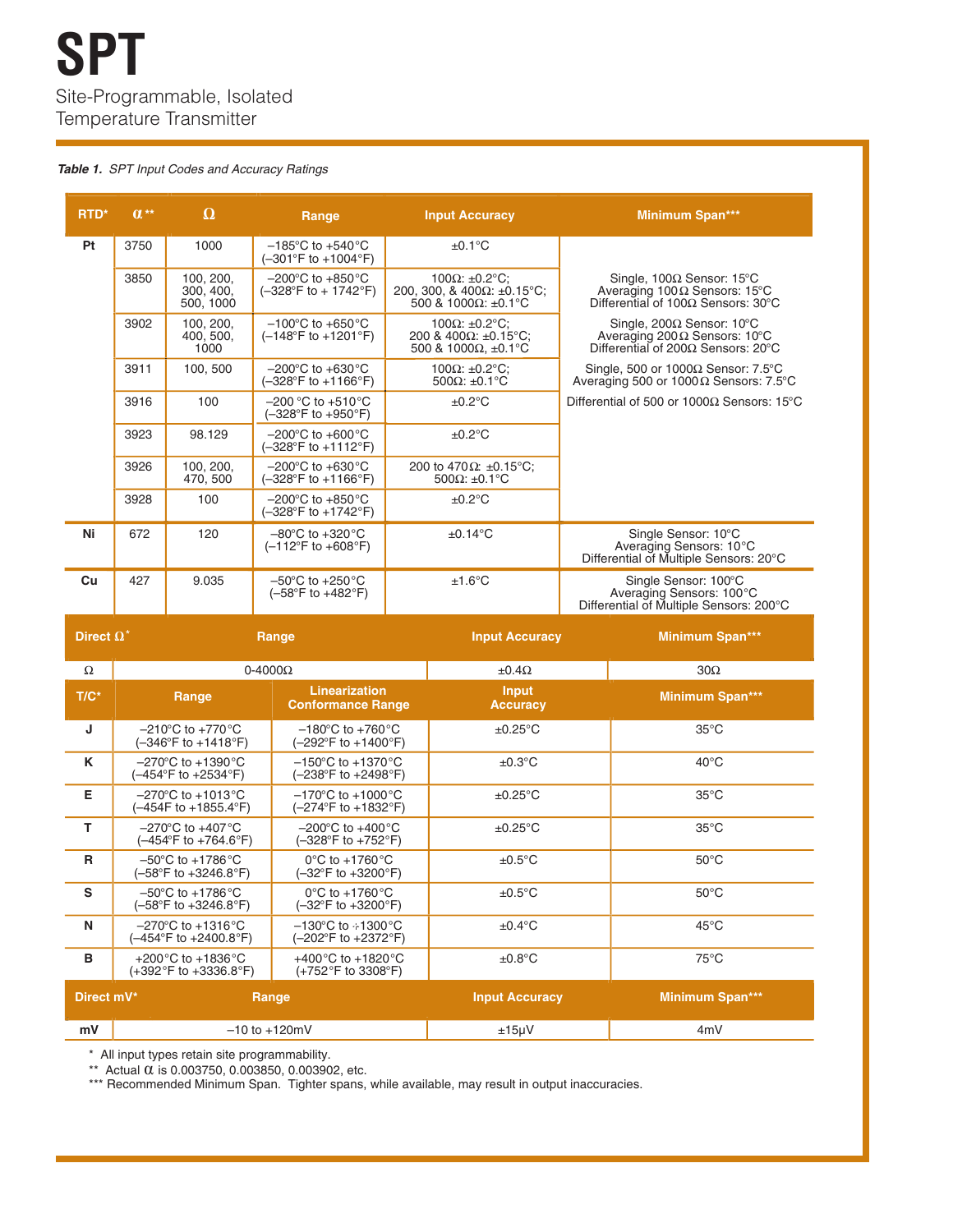### **Total Sensor Diagnostics**

With the SPT, Moore Industries continues to fashion the de facto standard for design improvements in everyday applications of the process control industry.

The latest innovation from out engineers, Total Sensor Diagnostics, or TSD, takes our temperature products far beyond the limitations of our competitors.

TSD means no more guessing about the source of a system faults. No more tedious trial-and-error sensor network troubleshooting. The SPT continuously monitors the status of both the input sensor and wiring. If a wire breaks, or if the sensor fails, the front panel LED changes color to flag the problem.

The clear, luminous LCD tells exactly where the failure has occurred, differentiating between one wire and another, an between one of the wires and the sensor itself.

Choose the SPT for your temperature applications, and watch your valuable monthly maintenance man-hours go down. Spend time fixing problems, not searching for them.





## **Cold Junction Compensation**

When accuracy counts—and when doesn't it?—don't trust your application to anything less than Moore Industries.

Why spend extra for an alarm or transmitter with above-average accuracy and connect extension wires to run-of-the-mill screw terminals? Remember, the connection at an input terminal constitutes a kind of thermocouple. It's just as susceptible to temperature changes, and ordinary terminals can skew thermocouple input by several degrees. That's why we don't use ordinary terminals. We use solid brass terminals in the SPT, not plastic. We also incorporate a compensation sensor in terminal #2 to further combat the effects of ambient temperature changes.

Does it cost more? Perhaps a little. But perhaps accurate control of your process is worth it. The question is not whether you can afford it. The question is, can you afford anything less?